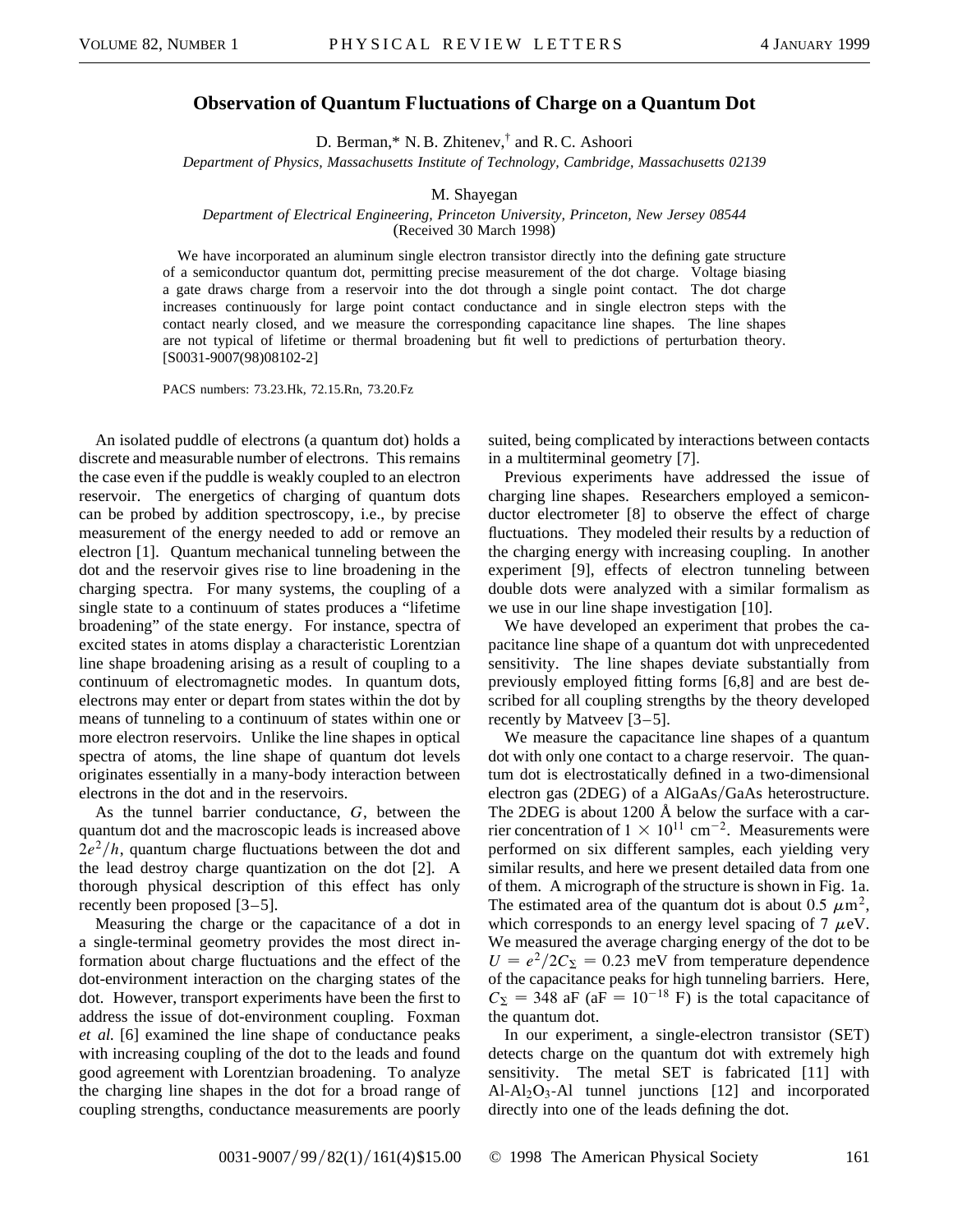

FIG. 1. (a) Micrograph of measurement setup. The leads are made of aluminum by shadow evaporation. The area of the quantum dot is approximately  $0.5 \mu m^2$ . (b) Schematic of some of the capacitances in the measurement. (c) Example of drain-source current-voltage characteristics of a singleelectron transistor at a refrigerator temperature of 50 mK shown for three values of gate voltage  $C_{gs}V_g = eN_{SET} = 0$ , 0.25 and 0.5 electrons. The arrow shows the drain voltage bias for optimal gain. (d) Dependence of the SET current with transparent quantum dot tunnel barriers on gate voltage for different drain-source voltage biases. Maximum peak-to-valley modulation amplitude is at SET  $V_{ds} = E_c/e$ .

Figure 1c shows the drain-source current-voltage relationship of the SET. It changes cyclically with the charge induced on the central island of the SET. Figure 1d displays the dependence of the current on the SET central island charge. For optimal charge sensitivity of the SET, we set the drain-source voltage at the onset of conduction for the maximum Coulomb blockade condition [13] (arrow in Fig. 1c), achieving a sensitivity of  $1.2 \times 10^{-3} e/\sqrt{\text{Hz}}$  to the quantum dot charge.

Through application of a dc voltage  $V_g$  to the lead marked "gate" in Fig. 1a, charge can be drawn onto the dot as  $eN = C_{gd}V_g$ , where  $C_{gd}$  is the gate-dot capacitance. However, for zero temperature and for high tunneling barriers separating the dot from the leads, the charge on the quantum dot is quantized and can only change from *n* to  $n + 1$  around points in gate voltage, where  $N = (n + 1)$ 0.5). The measured capacitance is  $C_{\text{meas}} = e \partial \overline{n}/\partial V_g$ , where  $\overline{n}$  is the average number of electrons on the dot.

The capacitance line shape is measured by applying a small ac excitation (40  $\mu$ V rms, 1 kHz) to the gate. This signal modulates the charge on the quantum dot by an amount that is a function of *N* and the coupling strength. The small ac modulation of the quantum dot charge induces ac charge on the SET central island resulting in a current through the SET at the excitation frequency. Examples of the measured SET response as  $V_g$  is swept are shown in Fig. 2a for three different tunnel coupling strengths. The upper trace is obtained for  $G = 1.65e^2/h$ , where  $\overline{n}$  deviates only slightly from *N* and the electrostatic potentials in the dot and the leads are nearly equal. A prominent feature of this curve is an oscillation with a period of 94 mV. This period arises due to an addition of one electron to the SET central island through a direct capacitance  $C_{gs} = 1.7$  aF to the gate, modulating the gain of the SET.

The bottom trace in Fig. 2a is obtained for  $G = 0.05e^2/h$ . Here, the charge on the dot is well quantized and can change only in close proximity to points where  $N = (n + 0.5)$ . These points correspond to the sharp peaks in the trace, spaced with a mean period of 6.3 mV, yielding a gate-dot capacitance of  $C_{gd} = 25$  aF. Notice that the large-period background oscillation has a larger amplitude compared with the upper traces in Fig. 2a. Between the peaks, the dot potential is effectively floating; charge cannot enter the dot from the reservoir to screen the ac gate potential. Thus, more charge is induced on the SET in response to the ac excitation on the gate because the ac coupling from the gate to the SET is augmented by a factor of  $C_{gd}C_{ds}/C_{\Sigma}$ . Here  $C_{ds}$  is the quantum dot-SET central island capacitance.

In general, the charge response on the SET central island,  $dQ_{\text{SET}}$ , to the ac excitation on the gate,  $dV_g$ , can be expressed as

$$
dQ_{\text{SET}} = \left[ (C_{\text{gd}} - C_{meas}) \frac{C_{\text{ds}}}{C_{\Sigma}} + C_{\text{gs}} \right] dV_g. \quad (1)
$$

The current through the SET directly reflects  $dQ_{\text{SET}}$ . Linear response of the SET is ensured because the ratio of  $C_{ds}$  to the total capacitance of the SET central island is about 0.05. Therefore, a change of charge of one electron in the quantum dot induces only  $1/20<sup>th</sup>$  of an electron



FIG. 2. (a) SET signal vs gate voltage for three values of point contact conductance. Top to bottom:  $G = 1.65e^2/h$ ,  $\int$ 1.32*e*<sup>2</sup>/*h*, and 0.05*e*<sup>2</sup>/*h*. (b) Solid lines: Five capacitance peaks extracted from data; *G* is varied from  $0.010e^2/h$  to  $1.81e^2/h$ . Closed circles: Derivative of the Fermi function for a temperature of 260 mK.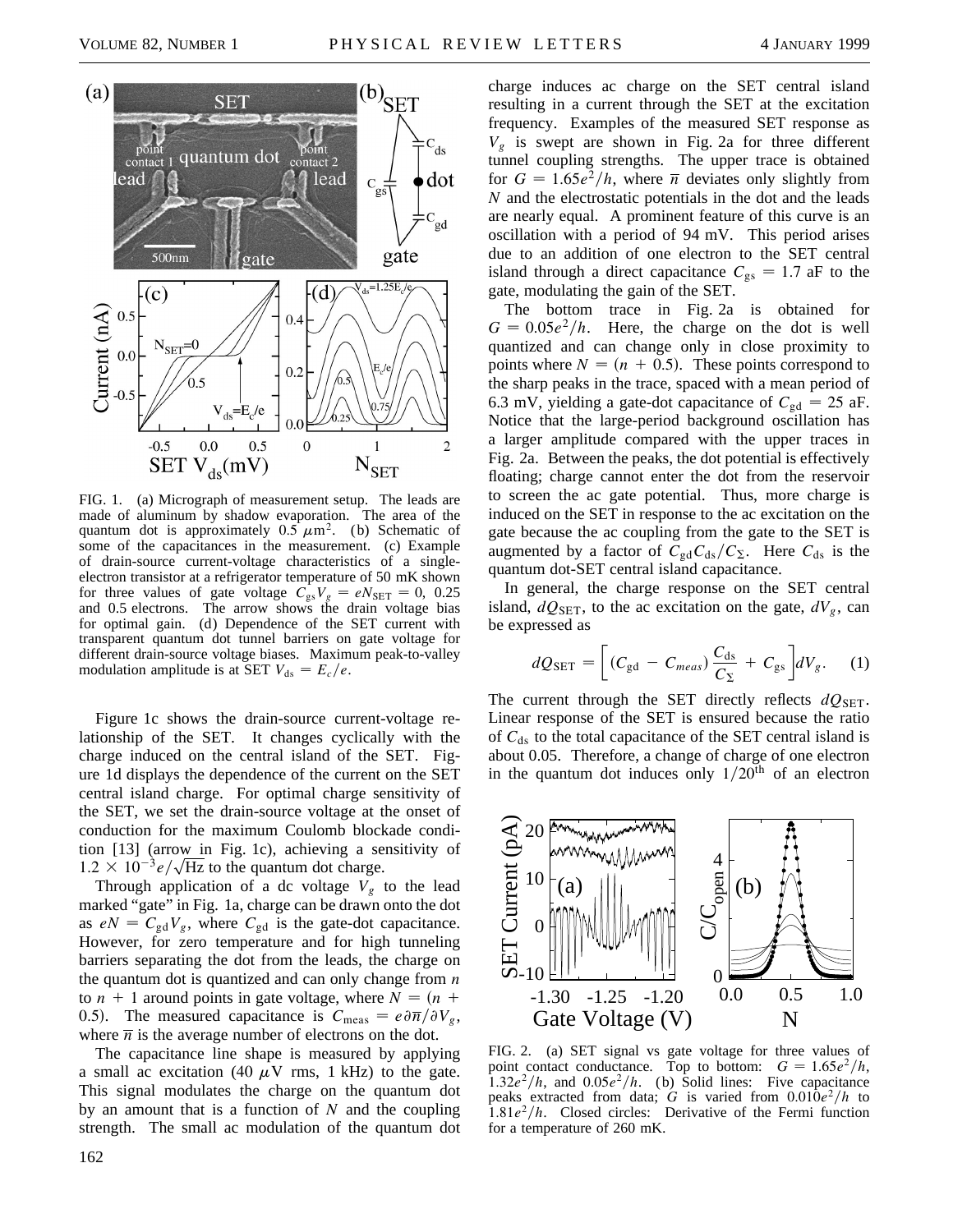on the SET. Moreover, we obtain our capacitance line shapes at maximal gains of the SET where this small induced charge has minimal effect on the SET gain. The reverse effect of the SET on the quantum dot charge is also very small. The ratio  $C_{ds}/C_{\Sigma}$  is approximately 0.06, producing negligible feedback. Finally, the charge on the SET central island is poorly quantized since a finite source-drain voltage is applied to the SET. Using Eq. (1), we extract the quantum dot capacitance line shapes,  $C_{\text{meas}}(V_g)$ , from the raw data.

During measurement of the capacitance line shapes, point contact 2 is completely pinched off, and the dot is coupled to the leads only through point contact 1. To determine the conductance *G* of contact 1 in this regime, we perform the following procedure. The conductance of contact 1 is measured with 2 completely open. To account for the electrostatic coupling between contacts 1 and 2, we monitor the shift of conductance plateaus of contact 1 as 2 is being closed. We then extrapolate *G* to the regime of the capacitance measurement.

Figure 2b shows the evolution of the capacitance line shape with increased coupling strength. The nominal values of *G* are 0.010, 0.67, 1.09, 1.50, and  $1.81e^2/h$ . It is clear that as *G* increases and approaches  $2e^2/h$ , the capacitance peaks broaden and the Coulomb blockade oscillations diminish and disappear.

In the very weak coupling regime, the shape of the capacitance peak is determined simply by thermal broadening. Figure 2b shows good agreement between a peak measured with  $G = 0.010e^2/h$  and a derivative of the Fermi-Dirac function for a temperature of 260 mK. We normalize this and all other line shape fitting functions by setting the integral over the line shape to correspond to the addition of one electron to the dot.

For larger tunnel barrier conductance, the capacitance line shape changes. In Figs. 3a, 3b, 3c, and 3d, we plot with open circles capacitance peaks that we obtained for nominal values of  $G = 0.67, 1.09, 1.50,$  and  $1.81e^2/h$ . We compared our capacitance peaks with expressions that have been previously used to fit conductance peaks. For example, Lorentzian lifetime broadening has been considered [6] for characterizing the charge smearing effects. In Figs. 3a, 3b, 3c, and 3d, we plot Fermi peaks broadened by convolution with Lorentzians for a temperature of 260 mK with energy level widths  $\Gamma =$ 0.15*U*, 0.32*U*, 0.44*U*, and 1.0*U*. For these fits, we have used  $\Gamma$  as the single fitting parameter. In these and all other fits, the effect of the tails of neighboring peaks was included by adding seven independent peaks spaced in energy with a period of 2*U*. The line shapes show significant deviations from the data. To avoid clutter, we have fit the Lorentzians to the valleys between our peaks. Nonetheless, fitting to the peak centers gives an equally poor result.

Previous measurements of charge fluctuations used a renormalized charging energy  $U^*$  to account for peaks broadened with a finite tunnel barrier conductance [8]. In



FIG. 3. (a)  $\bigcirc$ : data for  $G = 0.67e^2/h$ ; solid line: fit to weak coupling (wc) theory with  $G_{wc} = 0.55e^2/h$ ; dotted line: Lorentzian with  $\Gamma = 0.15U$ ; dashed line: derivative of the Fermi function with  $U^* = 0.43U$ . (b)  $\bigcirc$ : data for  $G =$ 1.09 $e^2/h$ ; solid line: wc fit with  $G_{wc} = 1.08e^2/h$ ; dotted line: Lorentzian with  $\Gamma = 0.32U$ ; dashed line: Fermi function with  $U^* = 0.33U$ . (c)  $\bigcirc$ : data for  $G = 1.50e^2/h$ ; solid line: sc fit with  $G_{\rm sc} = 1.20e^2/h$ ; dotted line: Lorentzian with  $\Gamma = 0.44U$ ; dashed line: Fermi function with  $U^* = 0.29U$ . (d)  $\bigcirc$ : data for  $G = 1.81e^2/h$ ; solid line: sc fit with  $G_{sc} = 1.90e^2/h$ ; +: Lorentzian with  $\Gamma = 1.0U$ . (e) Tunnel barrier conductance (solid line) vs tunnel barrier lead voltage.  $\times$ : conductance values obtained from fits with wc theory.  $+$ : conductance values obtained from fits with sc theory.

Figs. 3a, 3b, and 3c, we plot derivatives of the Fermi function with  $U^* = 0.43U$ , 0.33*U*, and 0.29*U* for a temperature of 260 mK. Here, we have used  $U^*$  as the single fitting parameter. These line shapes clearly do not fit the data either.

Finally, we compare our experimental results to the theoretical treatment developed by Matveev [4,5]. The problem of interaction between the dot and the leads was solved in the limits of weak [3,4] and strong [5] coupling using either transmission or reflection of the tunnel barrier as a small parameter in perturbation theory. In both limits, the physics of charge fluctuations is related to spin fluctuations in the Kondo problem. Here, instead of the degeneracy of the two-spin states, there is a degeneracy between the dot states with *n* and  $n + 1$  electrons. Similarly to the Kondo effect, the charge displays a logarithmic divergence around these degeneracy points at very low temperatures. As a result, the predicted capacitance line shape has more weight around the half-integer values of *N* in comparison with other theoretical treatments.